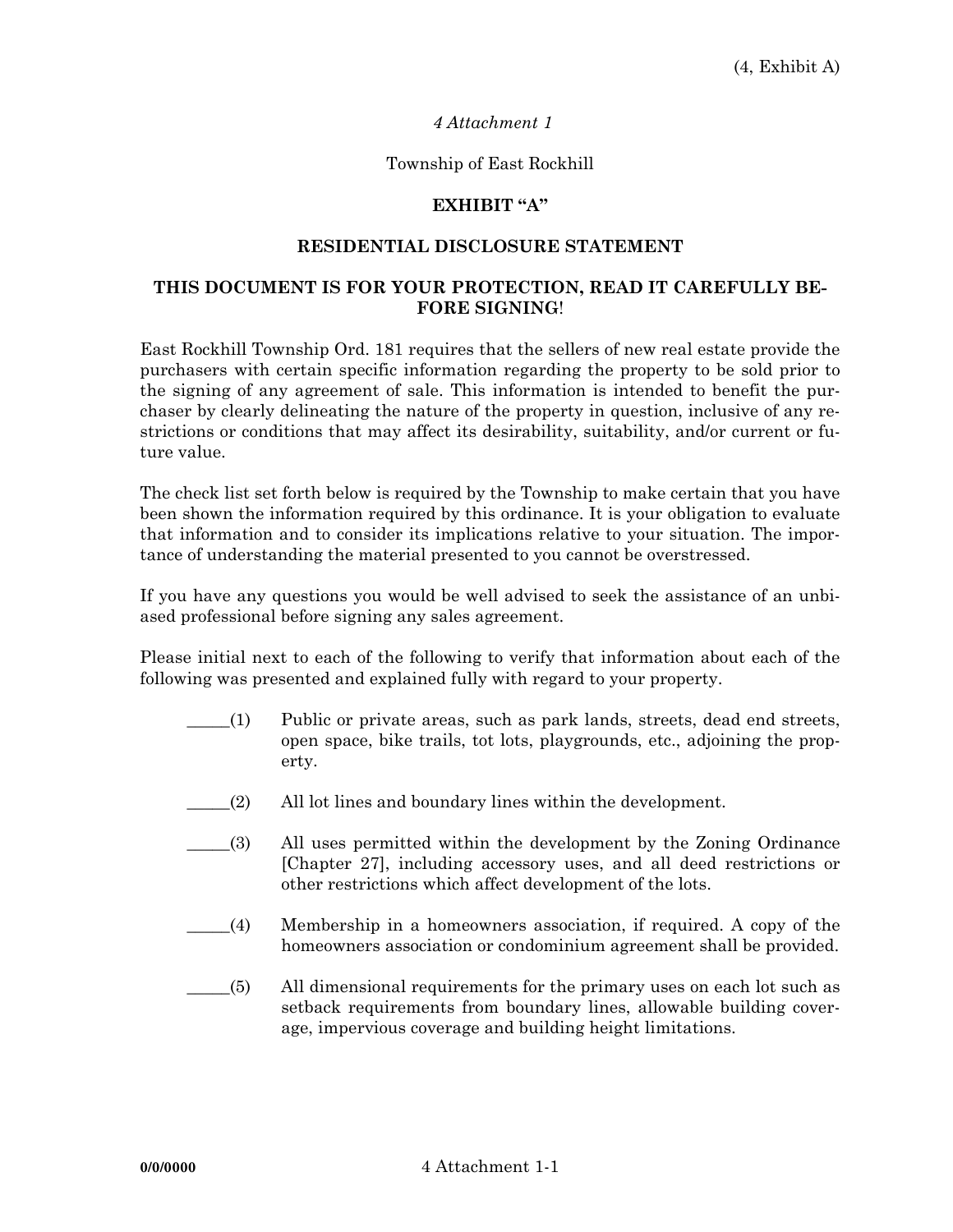- \_\_\_\_\_(6) All dimensional requirements for the accessory uses permitted on each lot, such as size, setback requirements from boundary lines and building height limitations.
- \_\_\_\_\_(7) The location of all easements (i.e., sanitary, water, storm, access, utility, snow storage, etc.) in the development or on or adjacent to the lot, describing the terms of the easements and showing which lots are affected by these easements.
- \_\_\_\_\_(8) The location of all areas within the development and on each lot which are classified as wetlands, under the currently used definition, and a reference to Township requirements which govern wetlands.
- \_\_\_\_\_(9) The location within the development and on each lot of floodplain area, as defined by the Township's Zoning Ordinance [Chapter 27] and a reference to Township requirements which govern floodplains.
- \_\_\_\_\_(10) The location of stormwater swales and drainage facilities, and the paths of stormwater runoff and a reference to Township requirements which govern stormwater management.
- \_\_\_\_\_(11) Any constraints which would affect the residential lot with respect to emergency vehicles accessibility including fire lanes, emergency access ways, fire hydrants and restricted parking areas to the lot or development.
- $(12)$  The zoning of land which abuts the lot and the development and a description of permitted uses and dimensional requirements for the adjoining zoning districts.
- $(13)$  The location of the Texas Eastern transmission line, PP&L transmission line, and any utility easements or facilities of AT&T, Perkasie Borough Authority, East Rockhill Township, UGI, Suburban Cable, Nextlink, Bell Atlantic, North Penn Water Authority or other utility in relation to the subject lot.
- $(14)$  The location of the Pennridge Airport with respect to the lot, if the lot is located within 1,000 feet of either end of the airport runway.
- \_\_\_\_\_(15) The presence and location of onlot wells, onlot sewage facilities and Well Ordinance requirements [Chapter 26, Part 2] applicable to the lot.
- \_\_\_\_\_(16) Planned public amenities or special improvements (i.e., trash enclosures, community mailboxes, community parking facilities, etc.).

I/we, the undersigned, acknowledge that I/we have received a copy of the subdivision and/or land development plan and related text narrative of my/our property from the